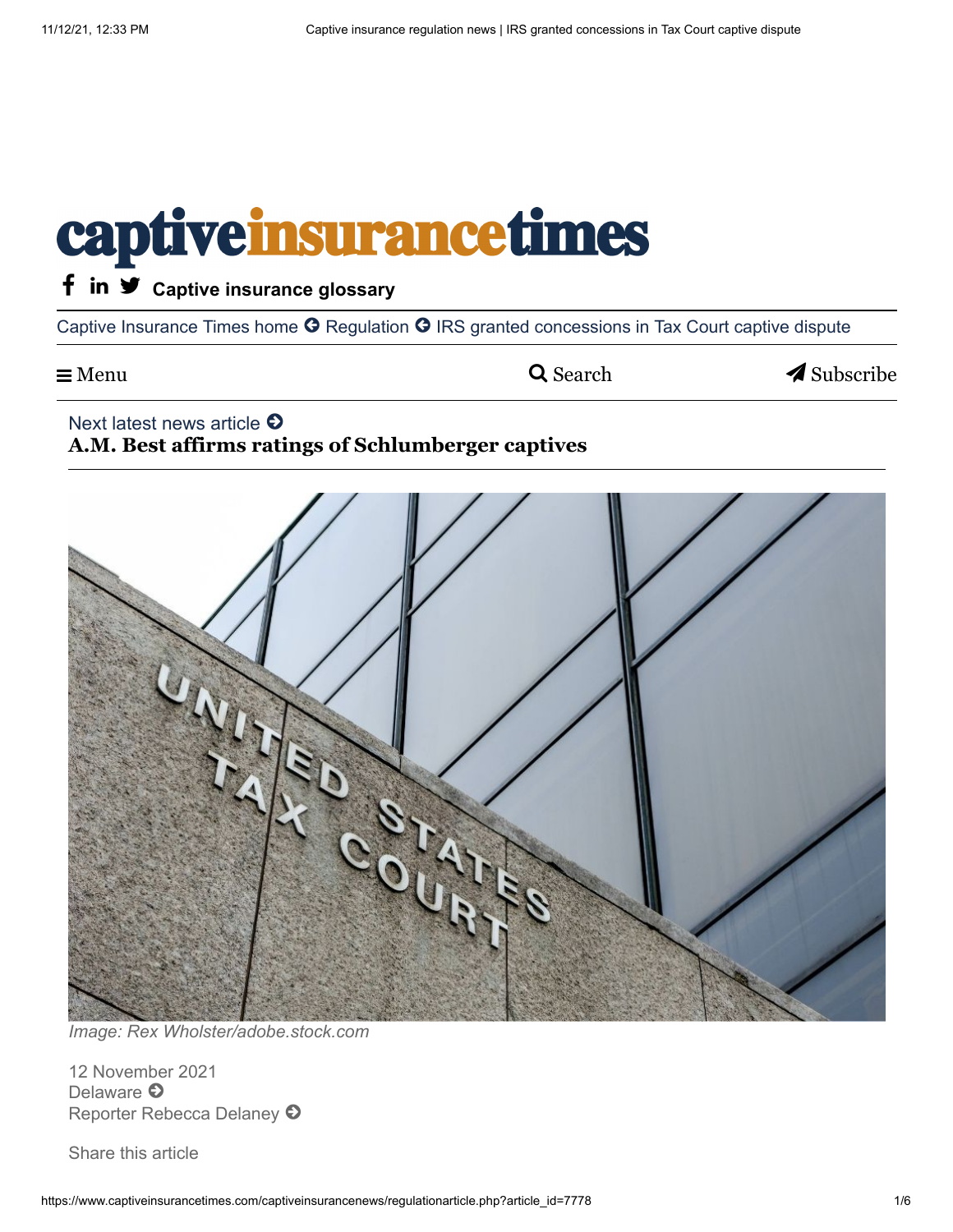#### in LinkedIn V Twitter + Facebook

## **IRS granted concessions in Tax Court captive dispute**

The concessions of the Internal Revenue Service (IRS) in a legal challenge of a captive insurance company have been accepted by a judge in a US Tax Court before trial.

Judge David Gustafson ruled in favour of the IRS' concessions in 'Paul Puglisi and Ann Marie Puglisi, et al v. Commissioner of internal revenue' that "eventually determined to concede the amounts of tax at issue (except for about 2 per cent that petitioners conceded) and to concede the penalties".

The petitioners in the case are the owners of Puglisi Egg Farms, a Delaware-based egg farm that formed a captive insurance company, Oxford Risk Management Group, in 2015 to provide coverage against avian influenza when commercial insurance became unavailable.

Oxford Risk Management Group served as a reinsurance company rather than writing direct insurance, whereby Puglisi bought insurance from a fronting company, which then entered into a reinsurance agreement with the captive.

Under the reinsurance agreement, Oxford Risk Management Group reinsured 20 per cent of all approved claims of Puglisi Egg Farms, and its quota share of 80 per cent of all proved claims of unrelated entities insured by the fronting company.

The IRS began its audit in 2017 by issuing statutory notices of deficiency for 2015 and

2016, later adding 2018 to total tax deficiencies and penalties of more than US\$27 million.

In its issuance, the IRS stated: "It is determined that the purported insurance and/or reinsurance transactions lack economic substance, that the substance of the transactions do not comport with their form, and that the various steps involved in the transactions were engaged in for no purpose other than to avoid or evade taxes."

Puglisi Egg Farms subsequently filed challenging cases. When the case moved to the US Tax Court, the petitioners responded to more than 200 discovery requests and supplied more than 1,000 additional documents.